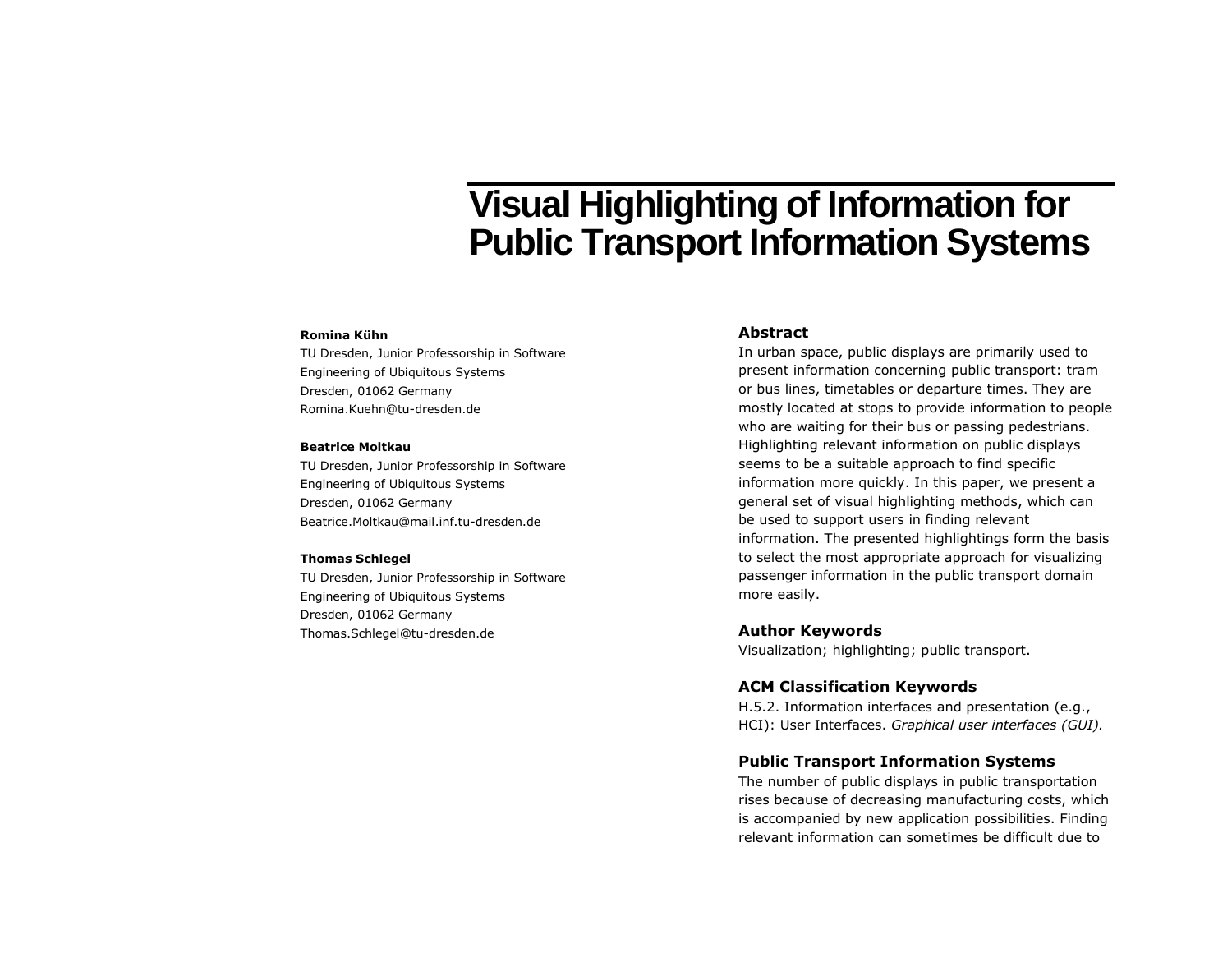the size of a display and the wealth of information. Especially in case of homogenous types of media or information, for example, a lot of text or numbers it can take a while to find the required information. Fisher et al. [\[3\]](#page-5-0) already investigated blocked highlighting and its usefulness to the test participants in order to find relevant information faster and more easily. Wickens et al. [\[9\]](#page-5-1) describe how information on maps on small size displays (16'') can be highlighted. As one result, they stated that a combination of high- and lowlighting helps viewers to find relevant information more quickly. Ostkamp et al. [\[6\]](#page-5-2) did research on visual highlighting for public displays. The authors involve additional technologies such as mobile devices to select information and visualize them. In contrast to their work, we set our focus on general visualizations, which can be used in the application area of public transportation to highlight information on public displays. The results of the aforementioned authors [\[3\],](#page-5-0) [\[6\],](#page-5-2) [\[9\]](#page-5-1) serve as a basis for our further investigations.

<span id="page-1-0"></span>**Figure 1:** Public transport related information presented on a public display without highlighting



In public transport, the most important and common kinds of information for passengers include timetables with dependencies between number and text, a list of departures, network maps, tickets and fares, changes and the passenger's location [\[4\]](#page-5-3) as presented in [Figure](#page-1-0)  [1.](#page-1-0) Especially for tourists or business travelers in unfamiliar environments, it is necessary to support them in finding helpful and relevant information. Highlighting these kinds of information seems to be an appropriate solution to support passengers.

## **Visual Highlighting of Information**

We identified different visualizations and distinguish two types of highlighting: single and combined highlighting. This differentiation is necessary when considering different levels of complexity of information as well as different users at the same time.

#### *Single highlighting methods*

We identified some single highlighting methods (see [Table 1\)](#page-2-0), which can be used to point out the relevant information in public transport. The highlighting methods can be applied not only to location, start or end points, but also to a specific line on a network map.

#### *Combined highlighting methods*

Combining different single highlighting methods represents further visualization options. Different combinations of two or three single highlighting methods are presented in [Table](#page-4-0) 2. They can be used to highlight more complex information, e.g. start and end points combined with information about departure or arrival time or a specific line.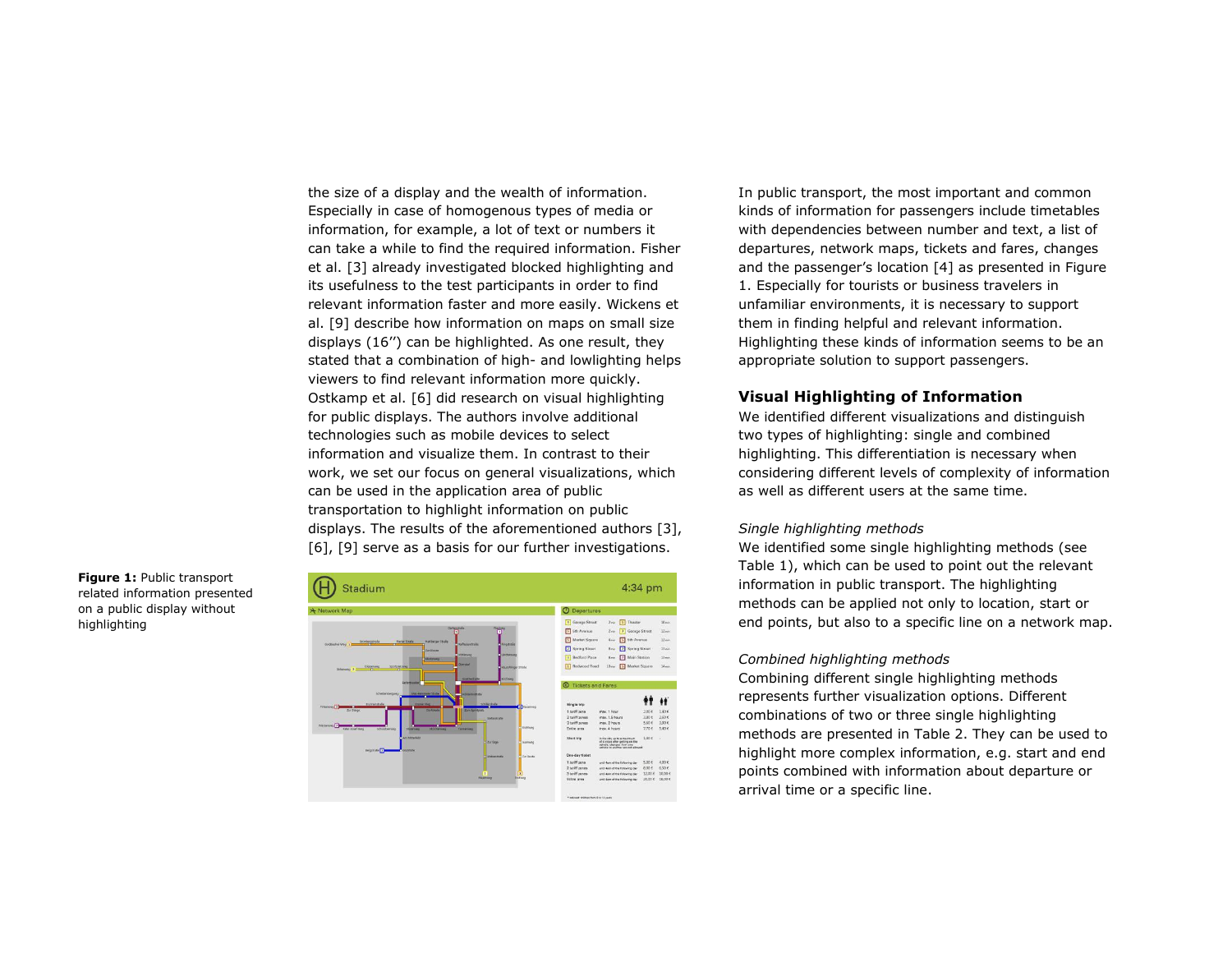| <b>Highlighting</b>   | <b>Effect</b>                                                                                                                  | <b>Visual example</b> | Usage in public transport                                                                                                          |
|-----------------------|--------------------------------------------------------------------------------------------------------------------------------|-----------------------|------------------------------------------------------------------------------------------------------------------------------------|
| Color/<br>Saturation  | Objects with high saturation and/or<br>color attract more attention than<br>without. [5]                                       |                       | To highlight single points, e.g.<br>start or end points on a map,<br>locations, information in a set<br>of homogenous information. |
| Blurring              | Blurred elements take a back seat;<br>defined elements come to the fore.<br>[8]                                                |                       | To focus on a specific<br>information in a set of<br>homogenous or heterogenous<br>information, e.g. a departure.                  |
| Size/Line<br>width    | Bigger objects are in the focus of<br>interest, e.g. the biggest of several<br>similar objects will be focused. [8]            |                       | For single points or lines on a<br>map.                                                                                            |
| Movement/<br>Flashing | Moving or flashing elements attract<br>attention.                                                                              |                       | To visualize the route from<br>the start to the end point on a<br>map.                                                             |
| Addition              | Adding different shapes to an object<br>to differentiate more easily between<br>objects. [8]                                   |                       | E.g. to differentiate more<br>easily between a list of ticket<br>rates or departures.                                              |
| Symbols               | Symbols give meaning to an<br>element, e.g. a special label.<br>Independent from language. [2], [7]                            |                       | To describe a single point<br>better, e.g. marking a current<br>location or an end point with a<br>flag.                           |
| Text                  | Offer additional information to an<br>object or symbol; differentiation of<br>similar objects, e.g. Points of<br>Interest. [5] |                       | To describe a specific point,<br>e.g. the name of a current<br>location.                                                           |

<span id="page-2-0"></span>**Table 1:** Single highlighting methods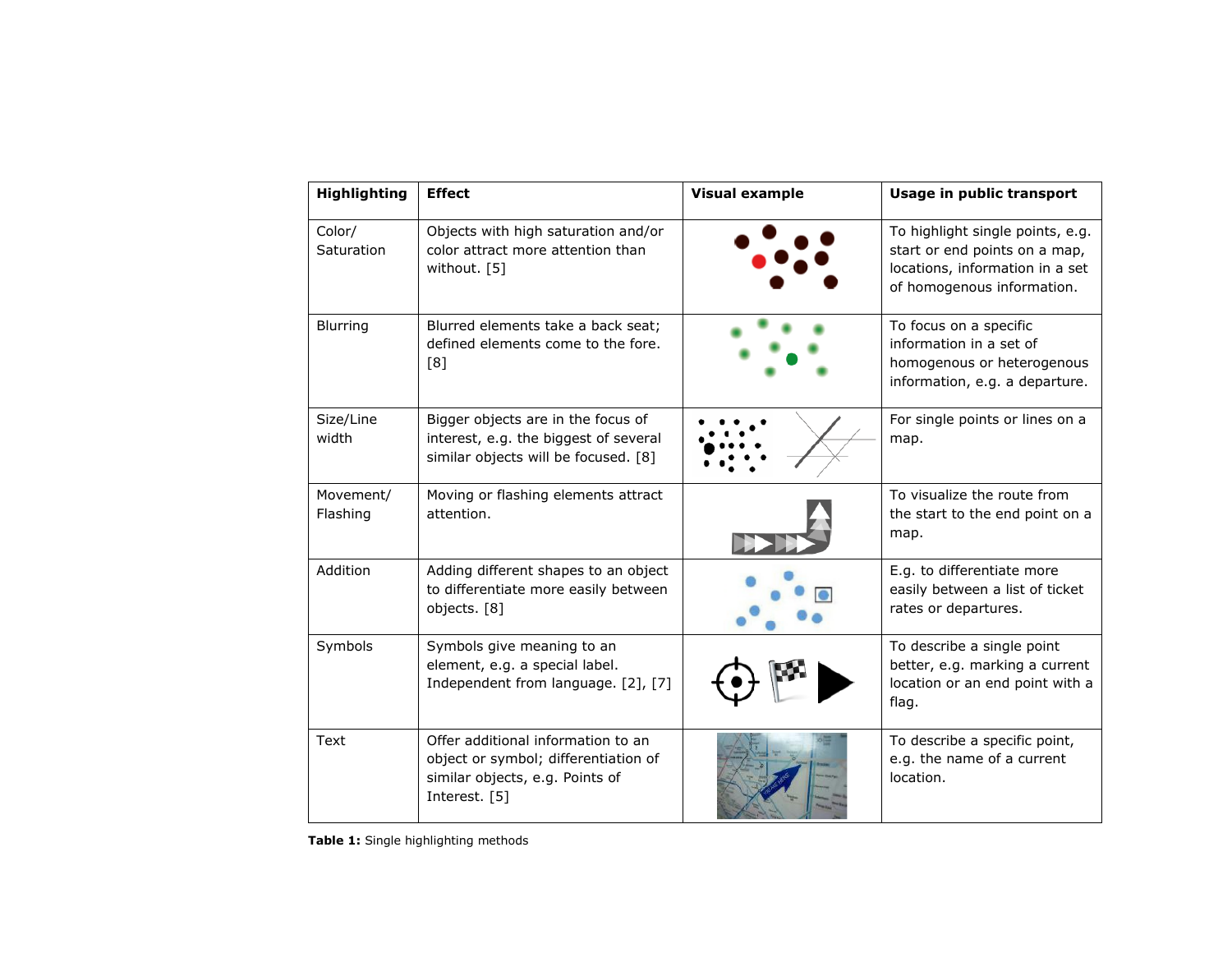| <b>Highlighting</b>                 | <b>Effect</b>                                                                                                    | <b>Visual example</b> | Usage in public transport                                                                          |
|-------------------------------------|------------------------------------------------------------------------------------------------------------------|-----------------------|----------------------------------------------------------------------------------------------------|
| Blurring &<br>Flashing              | Continued flashing and blurring of<br>unimportant information<br>simultaneously focus on flashing<br>element.    |                       | To highlight information on a<br>map or in a list, e.g. specific<br>departure or a starting point. |
| Color &<br><b>Blurring</b>          | Focused object has a different color<br>than the blurred background.                                             |                       | Focus on a specific<br>information, e.g. a single<br>point on a map.                               |
| Size & Color                        | Focused object is bigger and has a<br>different color than the surrounding<br>objects, e.g. different bus lines. |                       | To highlight, e.g. one specific<br>line on a map.                                                  |
| Movement &<br>Color                 | Colored moving objects attract<br>attention.                                                                     |                       | To highlight a route on a map<br>from a starting point to the<br>passenger's destination.          |
| Symbol &<br>Flashing                | Flashing symbols attract attention,<br>e.g. start and finish of a given route.                                   |                       | To highlight a given route<br>including the start and end<br>point.                                |
| Addition &<br>Movement<br>/Flashing | An added flashing object, e.g. a<br>bigger circle frames a smaller object.                                       |                       | To focus on a specific point,<br>e.g. starting point on map<br>with other surrounding points.      |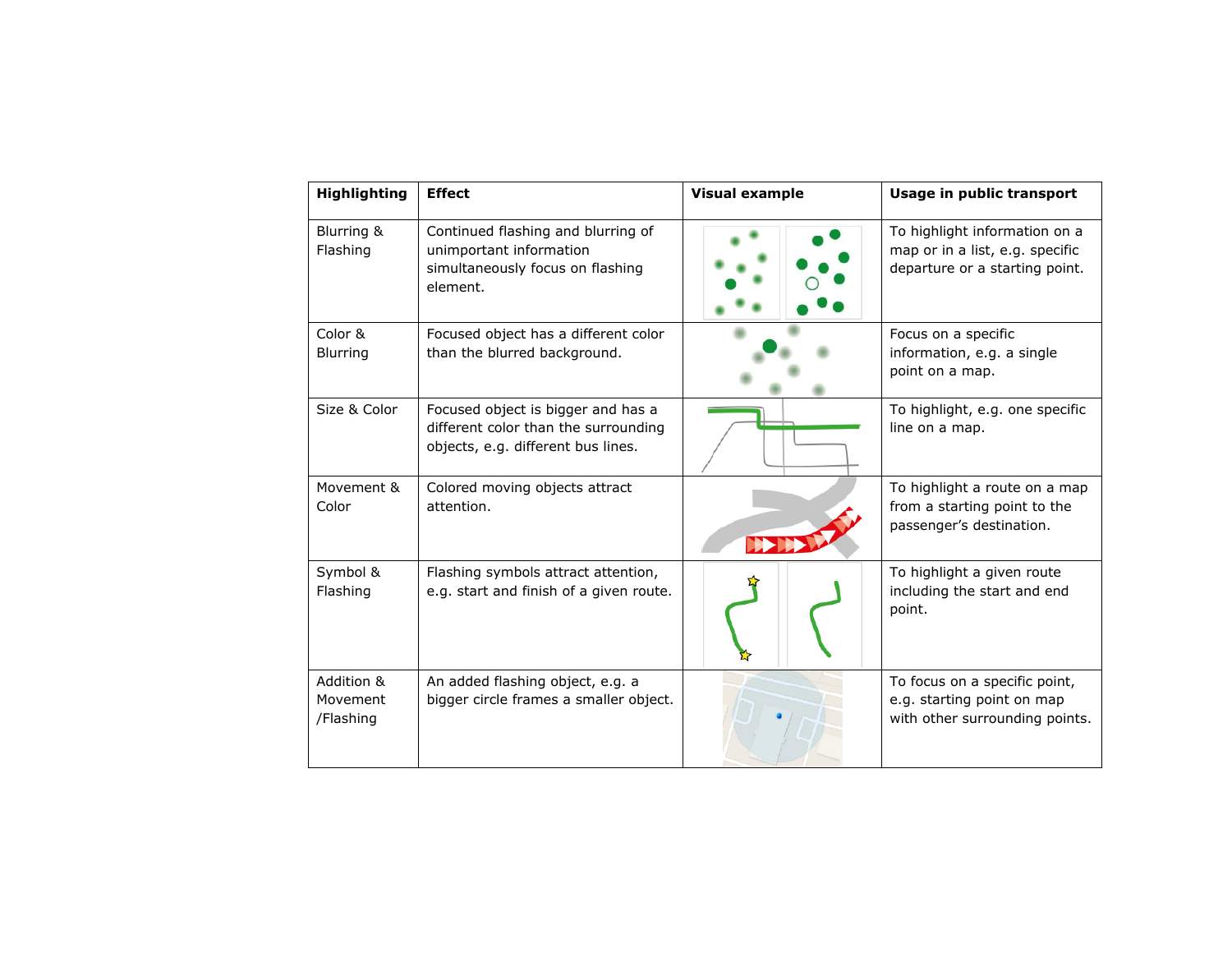| Flashing &<br>Symbol &<br>Movement | Movements or a flashing element<br>attract attention, an additional<br>symbol specifies the element. [2],<br>$[5]$ , $[1]$ |             |     | To focus on a specific<br>information with the help of<br>flashing and moving<br>elements, to describe the<br>information more detailed by<br>a symbol. |
|------------------------------------|----------------------------------------------------------------------------------------------------------------------------|-------------|-----|---------------------------------------------------------------------------------------------------------------------------------------------------------|
| Text &<br>Symbol &<br>Flashing     | A short text describes symbols more<br>detailed; flashing attracts attention.                                              | Finish<br>₩ | PM. | Clearly describes a single<br>point, language-independent,<br>e.g. end point of a route.                                                                |

<span id="page-4-0"></span>**Table 2:** Combined highlighting methods



Addition: A specific stop is highlighted with a rectangle.

Blurring & Color: The relevant ticket and fare is highlighted by a striking color and by blurring of all other options.

<span id="page-4-1"></span>**Figure 2:** Public transport related information with highlighted content

Movement: One specific line is highlighted by moving arrows.

Symbol & Text: The end point is highlighted by a flag and additional text.

Color & Size: The current location is highlighted by a larger font size and a different color.